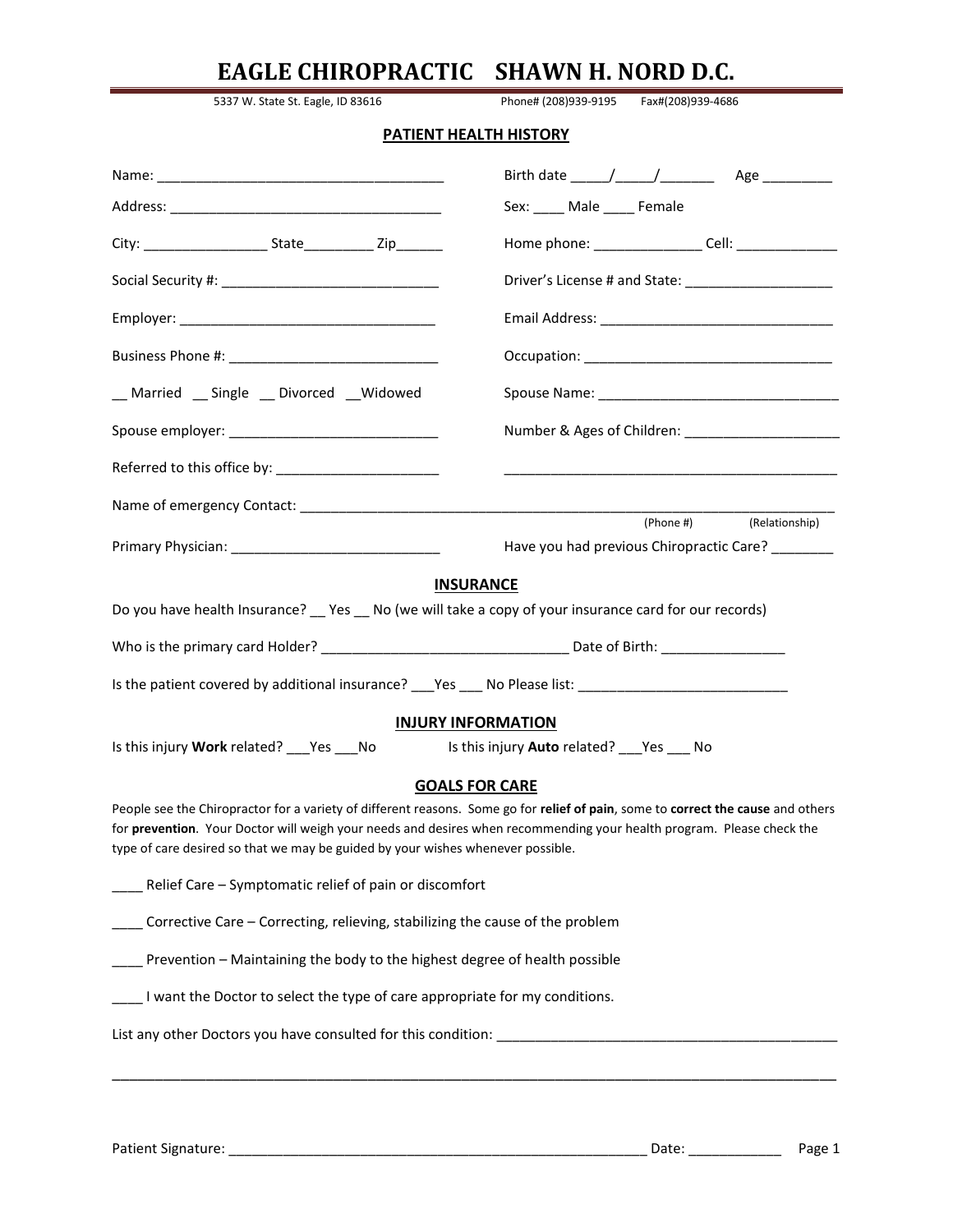| 5337 W. State St. Eagle, ID 83616                                                                                                      |                        | Phone# (208)939-9195    Fax#(208)939-4686 |  |
|----------------------------------------------------------------------------------------------------------------------------------------|------------------------|-------------------------------------------|--|
|                                                                                                                                        | <b>CHIEF COMPLAINT</b> |                                           |  |
|                                                                                                                                        |                        |                                           |  |
| What is the reason for your consultation? Please list ANY & ALL of your health problems in order of<br>1.                              |                        |                                           |  |
|                                                                                                                                        |                        |                                           |  |
| 3. How did your main problem start? _____ Gradually _____ Suddenly _____ Accident / Trauma ____ Do not know                            |                        |                                           |  |
| 4. Is your problem present: 100% of the time 50% of the time 100 less than 25% of the time<br>___ 75% of the time ____ 25% of the time |                        |                                           |  |
|                                                                                                                                        |                        |                                           |  |
| 6. Is your problem worse in the: ____ Morning ____ Afternoon ____ Evening ____ Night                                                   |                        |                                           |  |
| 7, Does your problem affect your: ___ Working ___ Sleeping ___ Recreation ___ Family ___ Daily routine.                                |                        |                                           |  |
| 8. Have you seen another health professional for your problem? ____ No ____Chiropractor _____ Medical ____ PT                          |                        |                                           |  |
| 9. Have you had your main problem before? ___Yes ___No                                                                                 |                        |                                           |  |
| 10. Indicate the severity of your main problem when at its worst.                                                                      |                        |                                           |  |
| (No Pain) 0 1 2 3 4 5 6 7 8 9 10 (Extreme Pain)                                                                                        |                        |                                           |  |
| 11. Indicate your level of commitment to correcting your problem?                                                                      |                        |                                           |  |
| (Not Committed) 0 1 2 3 4 5 6 7 8 9 10 (Very Committed)                                                                                |                        |                                           |  |
| 12. Indicate on the body diagram ALL areas with ANY problems.                                                                          |                        |                                           |  |
| Please mark EVERYTHING no matter how small and even if it<br>is not the reason for your consultation.                                  |                        |                                           |  |

**CONSENT TO EVALUATE AND TREAT MINOR CHILD: I, being the patent or legal guardian of the aforementioned minor child (patient), give my permission to their evaluation, X-ray and Chiropractic Care.**

| Parent Signature:  | Date |
|--------------------|------|
|                    |      |
|                    |      |
| Patient Signature: | Date |
|                    |      |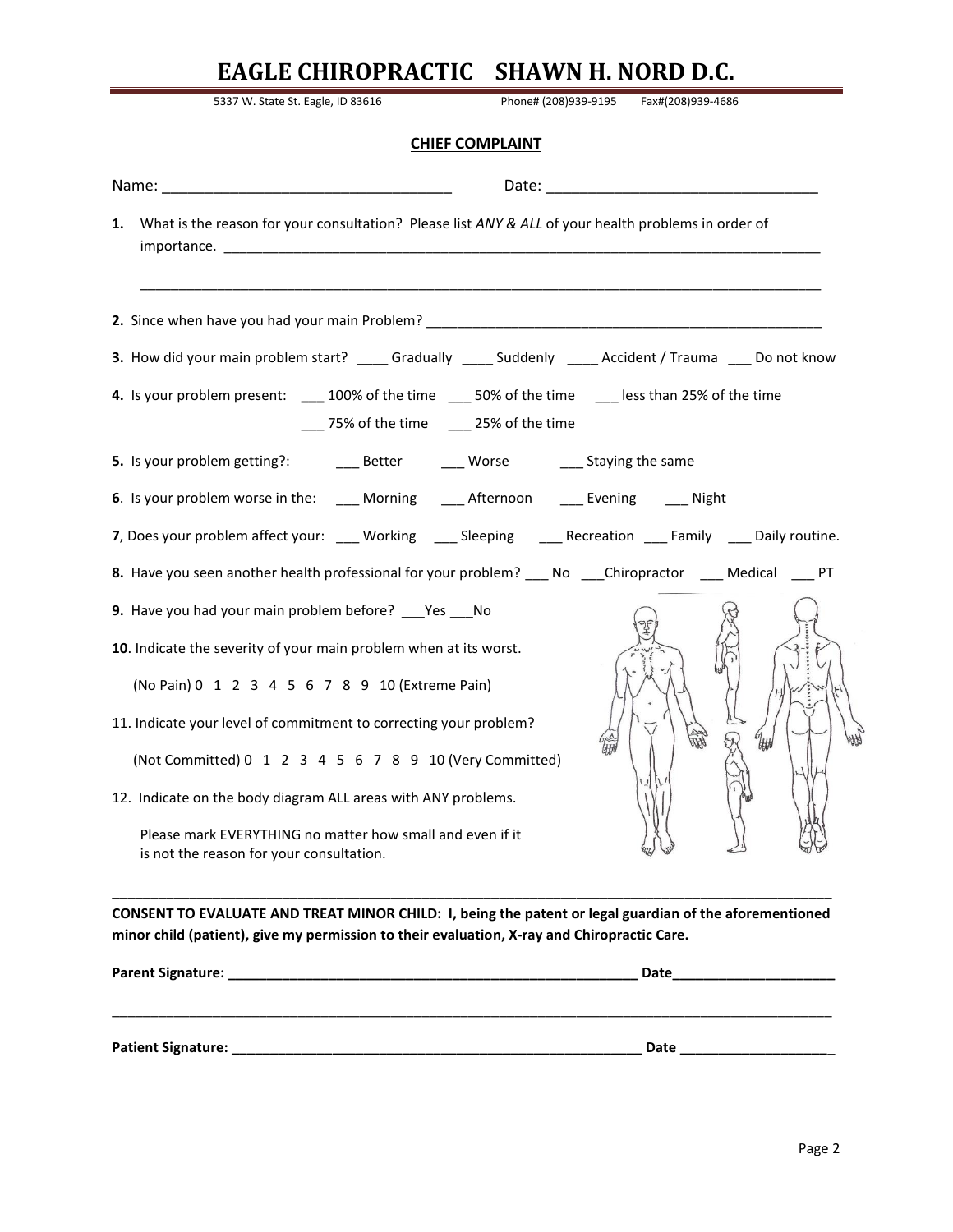| 5337 W. State St. Eagle, ID 83616                                                                                                                                                                                                          |                                                        |  | Phone# (208)939-9195    Fax#(208)939-4686 |
|--------------------------------------------------------------------------------------------------------------------------------------------------------------------------------------------------------------------------------------------|--------------------------------------------------------|--|-------------------------------------------|
| <b>HISTORY/SYMPTOMS</b>                                                                                                                                                                                                                    |                                                        |  |                                           |
|                                                                                                                                                                                                                                            |                                                        |  |                                           |
|                                                                                                                                                                                                                                            |                                                        |  |                                           |
|                                                                                                                                                                                                                                            |                                                        |  |                                           |
| 3. Do you have brothers or sisters? Pes No                                                                                                                                                                                                 |                                                        |  |                                           |
| 4. Do members of your family have: ______Heart Problems ________Diabetes ______Other: ____________________                                                                                                                                 | ____ Cancer ____ _____ Arthritis                       |  |                                           |
| 5. Are you taking any medications? __________ No _____ Hormones _____ Anti-inflammatory _____ Thyroid<br>High Blood Pressure _____ Pain Killers _____ Diabetes Meds ________ Muscle Relaxants ______ Birth Control<br>___ Non-prescription |                                                        |  |                                           |
| 6. What is your work position: _______ Standing _______ Sitting ______ Moving                                                                                                                                                              |                                                        |  |                                           |
| 7. Do you usually sleep on your: ____ Back _____ ___ Side ____ ___ Stomach                                                                                                                                                                 |                                                        |  |                                           |
|                                                                                                                                                                                                                                            | ____ 8-10 hrs. ______ 10-11 hrs. _____ 12 hrs. or more |  |                                           |
| 9. Do you consume and if yes, how many: Tobacco / Cigarettes Yes No                                                                                                                                                                        | Alcohol<br>Coffee / Tea<br>Vitamins / Supplements      |  |                                           |
| 10. Do you Exercise?                                                                                                                                                                                                                       |                                                        |  |                                           |
| 11. Have you had or do you have any of the following problems?                                                                                                                                                                             |                                                        |  |                                           |
| Allergies<br>Anxiety                                                                                                                                                                                                                       | Arthritis                                              |  | Sinusitis                                 |

| Allergies               | Anxiety                   | Arthritis                     | <b>Sinusitis</b>           |
|-------------------------|---------------------------|-------------------------------|----------------------------|
| Low Blood Pressure      | Constipation              | Convulsions                   | Itching                    |
| <b>Diabetes</b>         | Urinate at night          | <b>Numbness</b>               | High Blood Pressure        |
| <b>Urinary Problems</b> | Insomnia                  | Irritability                  | Hereditary disease         |
| Meningitis              | Edema (swelling)          | Easily bruised                | <b>Kidney Stones</b>       |
| <b>Hearing Problems</b> | <b>Hormonal Problems</b>  | <b>Psychological Problems</b> | Kidney Problems            |
| Varicose Vein Problems  | Nose Bleeds               | Blood in Stool                | <b>Blood in Urine</b>      |
| Epilepsy                | Skin Eruption             | <b>Dizziness</b>              | <b>Circulation Problem</b> |
| Fatigue                 | Sexual Problems           | Cancer                        | Operations / Surgery       |
| <b>Shivers</b>          | <b>Prostate Problems</b>  | <b>Back Pain</b>              | Diarrhea                   |
| <b>Heart Problems</b>   | <b>Cold Extremities</b>   | Eye Problems                  | Fractures                  |
| Loss of Consciousness   | <b>Frequent Urination</b> | <b>Respiratory Problem</b>    | Hypoglycemia               |
| Headaches               | Depression                | Shaking                       | Foot Problems              |
| Abdominal Gas           | Weight Loss               |                               |                            |
|                         |                           |                               |                            |

Patient Signature: \_\_\_\_\_\_\_\_\_\_\_\_\_\_\_\_\_\_\_\_\_\_\_\_\_\_\_\_\_\_\_\_\_\_\_\_\_\_\_\_\_\_\_\_\_\_\_\_\_\_\_\_\_\_ Date: \_\_\_\_\_\_\_\_\_\_\_\_ Page 3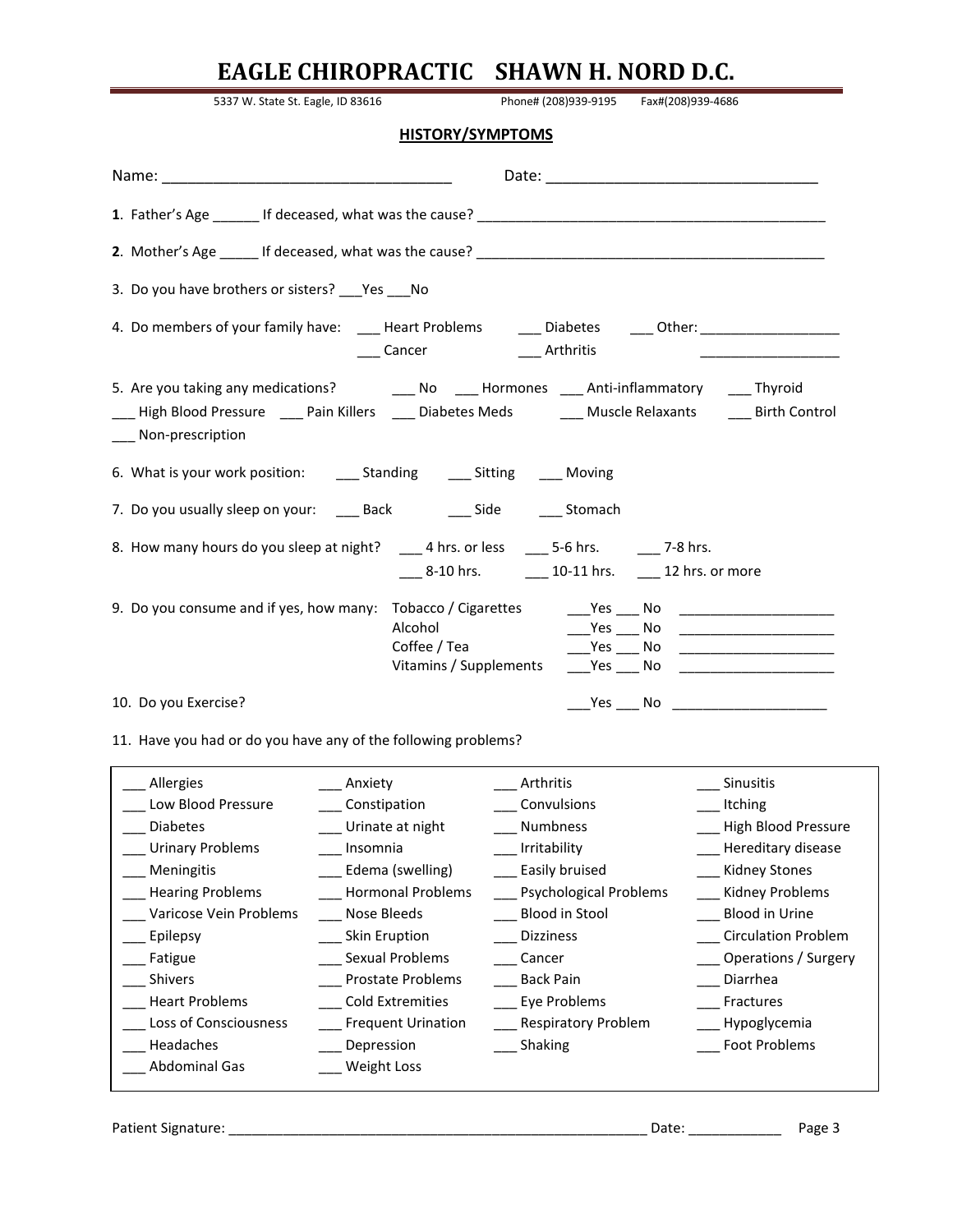5337 W. State St. Eagle, ID 83616 Phone# (208)939-9195 Fax#(208)939-4686

### **INITIAL NERVE SYSTEM PROFILE**

| Type of impact: ___ Front Impact ___ Side Impact ___Rear Impact ___________________________________            |
|----------------------------------------------------------------------------------------------------------------|
|                                                                                                                |
|                                                                                                                |
|                                                                                                                |
|                                                                                                                |
| Does your job require you remain in long term stressful postures? _________________________________            |
|                                                                                                                |
| Collision, quick burst, or repetitive motion sports: football, wrestling, basketball, baseball, soccer, tennis |
|                                                                                                                |
| Trauma as a child! Fall on your head, impact to your head, concussion, fall onto your back or tailbone,        |
| Biking accident and the state of the state of the state of the state of the state of the state of the state of |
| Work around the house - lifting, bending, woke-up with stiff neck, "back went out".                            |
| <b>INITIAL NUTRITIONAL PROFILE</b>                                                                             |
| Have you tested with high triglycerides or high cholesterol? (Y /N) Values? __________________________________ |
| Have you tested with high blood pressure? (Y / N) How many days per week do you skip one meal? (0 1 2 3 4+)    |
| Are you diabetic? Have you been diagnosed as pre-diabetic or with metabolic syndrome? (Y / N) ____________     |
|                                                                                                                |
| How many fast food, refined foods, or pre-pared meals do you eat per week? (0) (1-3) (4-6) (7+)                |
| How many servings of fruit do you have on a given day? ( $0-1$ ) ( $2-3$ ) ( $4+$ )                            |
| How many servings of vegetables do you have on a given day? (0-1) (2-3) (4-5)                                  |
| Do you regularly drink (1 or more per day) any of the following? Diet Soda Coffee Juice Milk Soda Alcohol      |
|                                                                                                                |
| <b>INITIAL FITNESS PROFILE</b>                                                                                 |
| How many times per week do you exercise? Cardio___Hrs.___ Days/wk. Weight training ___Hrs. ___ Days/wk.        |
| Low Impact (Yoga, etc.) _____ Hrs. _____ Days/wk. What is your target weight? _______ Current weight? _______  |
| How willing are you to change any of these things to reach your health goals? (scale of 1-10) _______________  |
| Page 4<br>Date: ____________                                                                                   |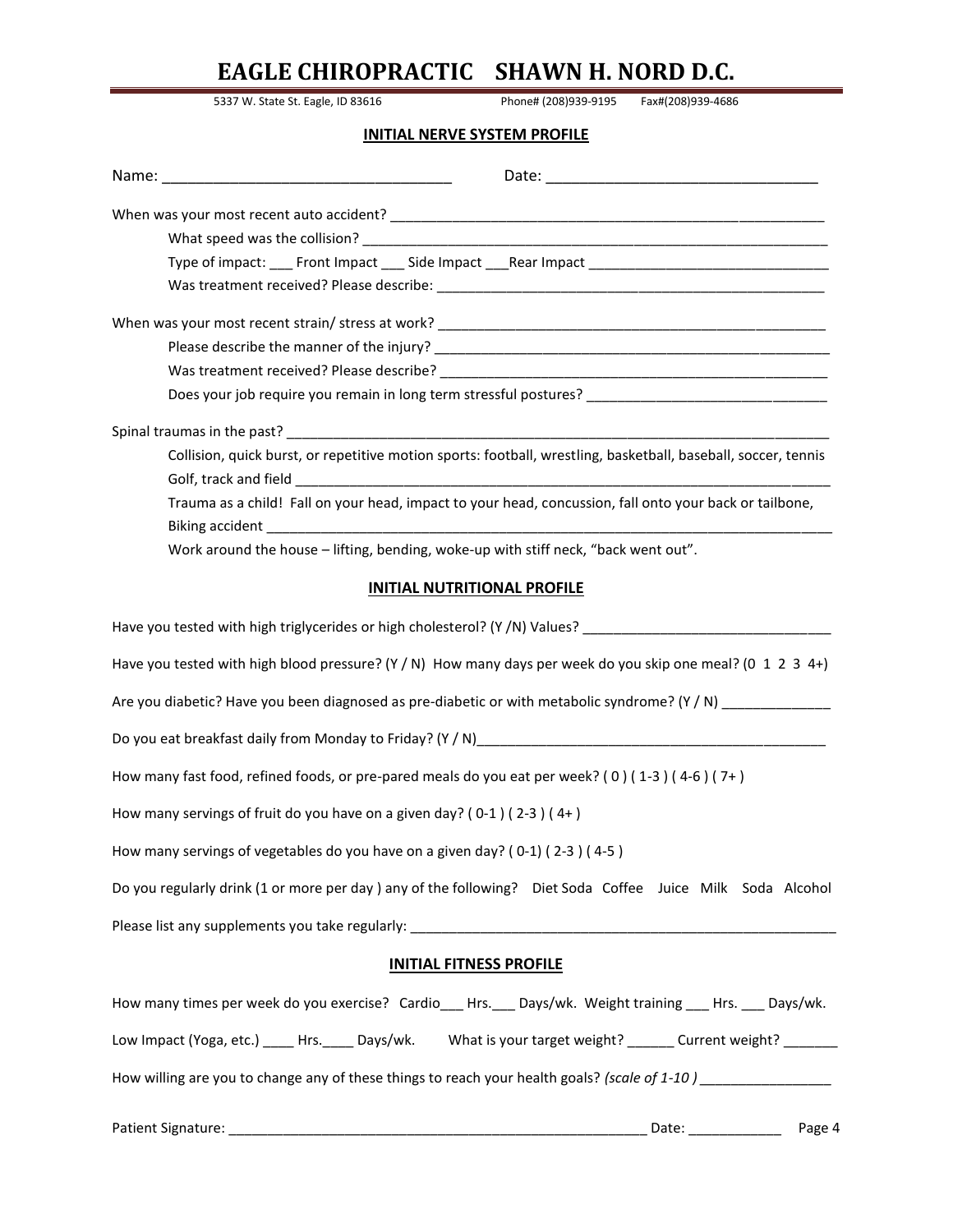5337 W. State St. Eagle, ID 83616 Phone# (208)939-9195 Fax#(208)939-4686

#### **INITIAL TOXICITY PROFILE**

Are you regularly exposed to cleaning products or industrial chemicals? ( $Y/N$ )

Have you ever noticed mold growing in your home or your place of work? (Y/N)

Does your home, work, school, or car have damp or mildew smell? ( Y / N )

Have you received a full standard profile of vaccinations? ( Y / N )

Do you receive yearly flu shots? (Y/N) How many flu shots have you received? (estimate )

Have any members of your family been diagnosed with fibromyalgia, chronic fatigue or multiple chemical sensitivities? ( Y / N )

Do you have symptoms of hormonal system imbalance (thyroid, reproductive, adrenal)? ( Y / N )

### **INITIAL STRESS PROFILE**

Do you get an average of 8 hours of sleep per night? ( Y / N )

Do you average less than 7 hours of sleep per night? ( Y / N )

Do you ever take pills to go to sleep or relax?  $(Y/N)$  What?

Do you often feel short on time and procrastinate on projects? ( Y / N )

Do you experience feelings of anxiety about completing tasks? ( Y / N )

Do you feel like you don't give enough time or attention to important areas in your life like family, personal growth, or a hobby?  $(Y/N)$ 

Do you rely more on your memory than a planner and action list to get things done? ( $Y/N$ )

Do you take time to pray, meditate, or visualize on a regular basis? ( Y / N )

#### **INFORMED CONSENT**

#### **REGARDING: Chiropractic Adjustments, Modalities, and Therapeutic Procedures:**

I have been advised that chiropractic care, like all forms of health care, holds certain risks. While the risks are most often very minimal, in rare cases, complications such as sprain/strain injuries, irritation of a disc condition, and although rare, minor fractures, and possible stroke, which occurs at a rate between one instance per one million to one per two million, have been associated with chiropractic adjustments.

Treatment objectives as well as the risks associated with chiropractic adjustments and, all other procedures provided at Eagle Chiropractic PC have been explained to me to my satisfaction and I have conveyed my understanding of both to the doctor. After careful consideration, I do hereby consent to treatment by any means, method, and or techniques, the doctor deems necessary to treat my condition at any time throughout the entire clinical course of my care.

|                                          |      | <b>Witness Initials</b> |
|------------------------------------------|------|-------------------------|
| Patient or Authorized person's Signature | Date |                         |

#### **REGARDING: X-rays/ Imaging Studies**

*FEMALES ONLY – please read carefully and check the boxes, include the appropriate date, then sign below if you understand and have no further questions, otherwise see our receptionist for further explanation.*

The first day of my last menstrual cycle was on  $\frac{1}{\frac{1}{2}}$  Date  $\frac{1}{\frac{1}{2}}$  have been provided a full explanation of when I am most likely to become pregnant, and to the best of my knowledge, I am not pregnant. By my signature below I am acknowledging that the doctor and or a member of the staff has discussed with me the hazardous effects of ionization to an unborn child, and I have conveyed my understanding of the risks associated with exposure to x-rays. After careful consideration I therefore, do hereby consent to have the diagnostic x-ray examination the doctor has deemed necessary in my case.

Patient or Authorized person's Signature **Date** Date

Witness Initials